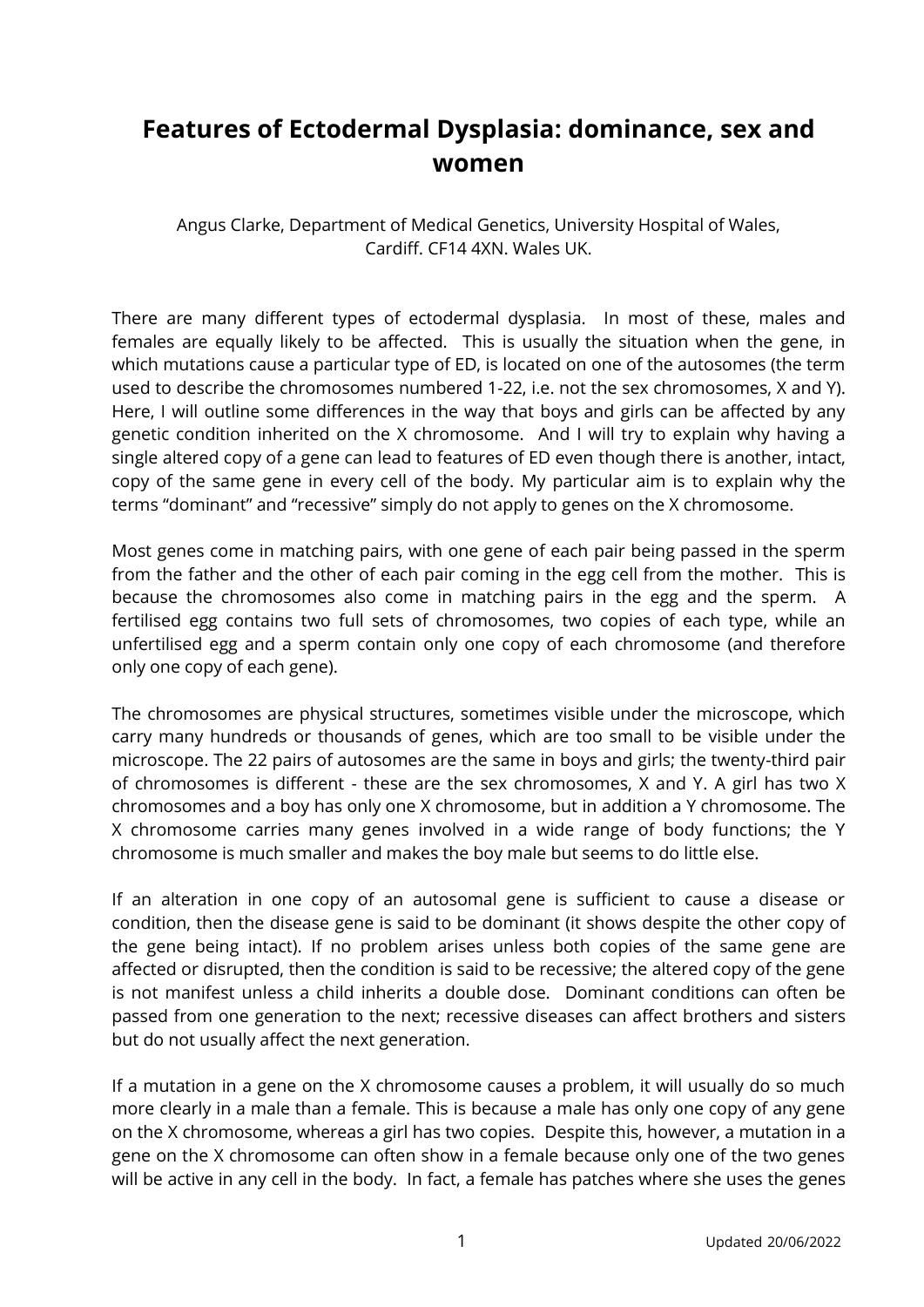on one X chromosome and other patches where she uses the genes from the other X chromosome. Just which X chromosome is active in any one area on the body is random – it is down to chance. So a girl will often show some features of an X chromosome gene disorder, especially where it affects the skin (as in the X-linked type of hypohidrotic ectodermal dysplasia), and this will depend upon which of the two copies of the gene happens to be used more than the other in the areas of skin that can easily be seen. Equally, teeth may be affected if the female happens to make use of the altered X chromosome more than the other one.

The extent to which a girl will show signs of an X chromosome disorder will depend upon a number of factors - but principally it is chance. The formal way to refer to this is as the pattern of X chromosome inactivation; this is usually random but can be skewed heavily one way or the other for a number of reasons, so that occasionally a girl will show an X chromosome condition just as severely as a fully affected male. This may be by chance or because of some other chromosome anomaly or rearrangement that alters X inactivation. Another possibility is that the condition is thought to be caused by a genetic alteration on the X chromosome, but in fact that is wrong; this can certainly happen in HED, where the Xlinked type is much the commonest, but where genes on other chromosomes can occasionally be involved and can look just like the X-linked condition. In HED, for example, the gene alteration will occasionally lie on chromosome 2q instead of the X chromosome. In that case, affected girls will show it just as if they were boys with the XHED condition.

The upshot of all this is that genetic conditions can be said to be transmitted as a dominant trait, as a recessive trait or as a sex-linked trait – but one should avoid describing a sexlinked trait as being recessive or dominant because X chromosome conditions do not fall neatly into those two subcategories. It would be frankly misleading to try and categorise them in that way. Equally, the term "carrier" can be applied to someone who has one altered copy of an autosomal recessive gene – they can be said to be an unaffected, healthy "carrier" of the condition – but female "carriers" of sex-linked conditions (when the genes are on the X chromosome) may or may not be affected, so the term is misleading unless one is very careful about how it is used. In general, it is best to use the idea of the unaffected gene carrier solely in relation to autosomal recessive conditions.

We could now go into a lengthy and fascinating discussion about why a single altered copy of an autosomal gene will sometimes cause problems (when we say the mutation is dominant) and will sometimes not cause problems (when we say the mutation s recessive). This is just a taster of what is a fascinating area of biology although it can be difficult to think it through. You may need to read this more than once.

Sometimes it is just a question of whether the cell, or the body, produces enough of the protein. In such a case, as with many enzymes, there is usually a good safety margin and just one intact copy of the gene produces sufficient; the mutation will then be recessive. Examples include phenylketonuria (PKU), that is screened on a blood spot from every newborn infant because treatment is by strict diet from infancy. Sickle cell disease and cystic fibrosis are two other examples.